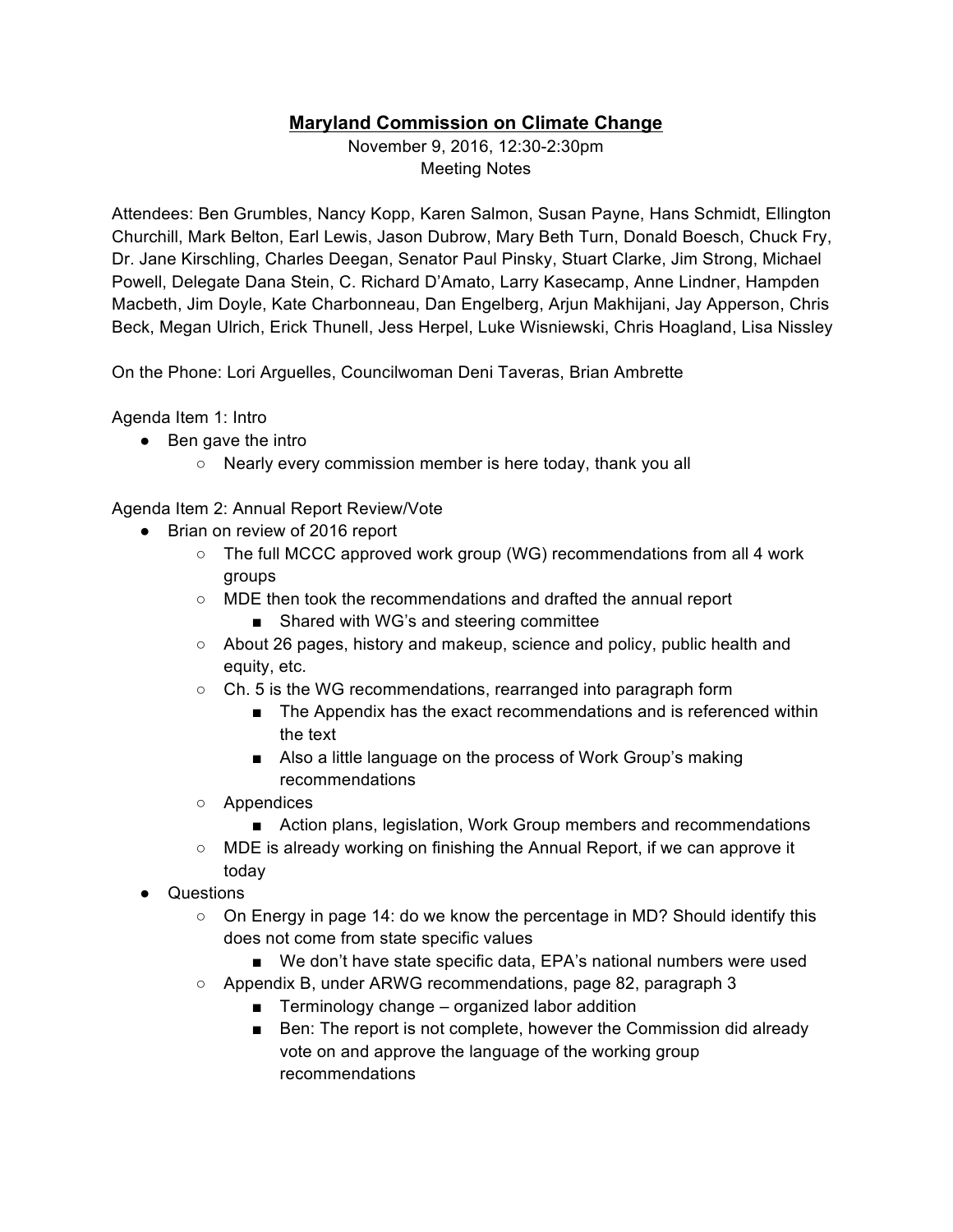- Can we address your concern without inserting one specific group?
- Organized labor was added to the list "...to include business, organized labor, and industry representatives…"
- Motion passed unanimously
- Senator Pinsky- if there are motions of substance, they should be included or discussed (I want to do more than wordsmithing at this meeting - see his later comments)
- $\circ$  Page 26 part of MWG
	- Looking at the spot where people lose fossil fuel industry jobs
	- "...and if there are negatives, what then?" MWG isn't there yet though, its first working on quantifying what the impacts will be
		- We'll note this in our smaller WG meeting later this month
	- Why are we looking at only negative factors? What about positive (people reading won't know positives)
	- Don supporting NG production could be positive
	- Consensus vote to update language "...the existing and prospective GHG reduction programs and policies that may or do have negative or positive impacts on these groups."
- Change the title in the next section to Scientific and Technical Working Group
- Senator Pinsky on Mitigation Working Group Recommendations
	- I want to see mass transit in the report, lowering the volume of personal vehicles as well as Vehicle Miles Traveled should be a high priority
		- Add language about reducing miles traveled and use of cars/mass transportation
	- Tad we attempted to get at this in our recommendations, we can just add it in specifically along with a few other things we want to focus on (Appendix C)
		- It *will* go into the body report as well, since body is just summary of the recommendations
- Senator Pinsky on Mitigation Working Group Recommendations
	- Waiting until 2019 is too long to make work plan recommendations, early emissions reductions go farther
	- Put language, sometime 2017 MDE share with Commission suggestions to get possible reductions
	- Sooner we have strategies formulated, the better off we are
		- Let's make a solid date for MWG to give plans
	- Tad: we intended to capture this idea on page 24, would strengthening the language be acceptable?
		- Update on 25 by 20 and 40 by 30
		- Our intention is to continue to provide updates
		- Tad came back to this after some discussion
			- Language added to the second bullet of the 40 by 30 Status Report (and within the associated summary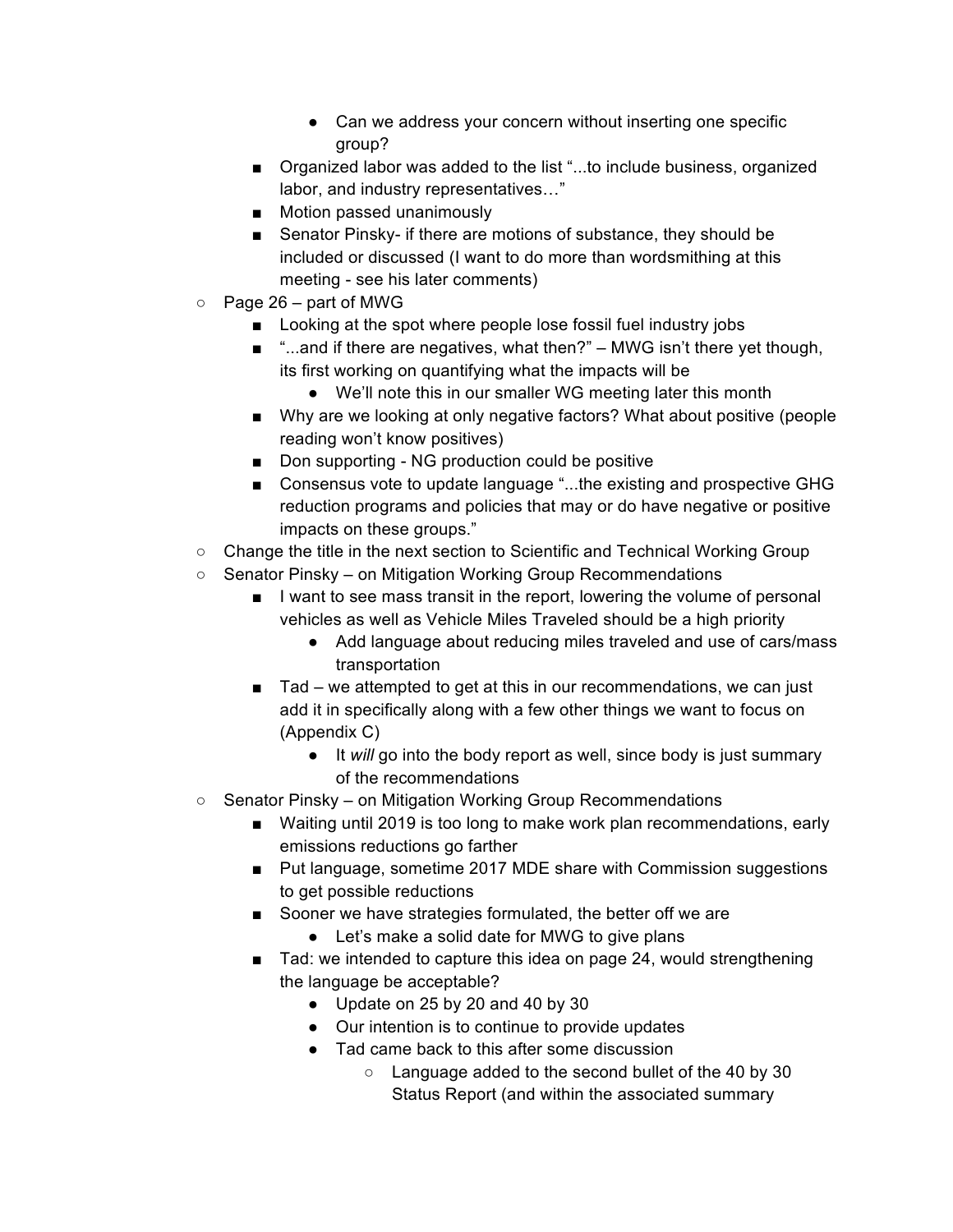language in Chapter 5), "these updates will continue through 2017 with specific focus on potential reduction recommendations"

- Senator really wants updates on the progress of reduction strategies
- Stuart we should work that into the law if we're going through with this; MDE already has a responsibility to report to the Commission
- MDE has and will continue to provide updates
- Senator Pinsky we're relying on on-going reductions from cheap natural gas and falling VMT
	- Wants us to look proactively for reduction possibilities
	- Doesn't want to put too much on the back end to solve later
	- $\bullet$  Answer we are planning for what you're saying
		- Each action we recommend has to be accompanied by scientific and economic analysis
		- Example: methane in this report
		- The intent is that there will be more items next year to bring up
- Treasurer Kopp lack of specificity in the recommendations
	- This is something that the working groups will address in their 2017 Work Plans
	- Consensus on inclusion of a sentence noting this (added to page 22)
- Senator Pinsky ARWG Recommendations
	- Unclear to him the effect of change in practice in state agencies
	- Building roads at sea level on the shore, will they last for the years, I haven't seen the data
		- Earl Lewis noted MDOT's recent activities, including SHA's efforts to determine public roads and infrastructure potentially impacted
		- It should be more than just internal in MDOT, which it is now
		- In the report it has language about it, obviously not specific into the engineering however..
- Consensus approval for report after edits are made

Agenda Item 3: Updates on WG activities since last meeting

- ARWG
	- Made forms, how can we use collective expertise to focus on specific issue or challenge
	- Identify gaps
	- Focused how to better delivered tools to local governments and combine grant programs
	- The second meeting on the impacts of climate on state revenues, went in depth with highways, developers, and coastal zone considerations
		- Recommendation made to coast guard council for coastal zones and how to apply to riverine environments
	- The third meeting on vulnerable communities